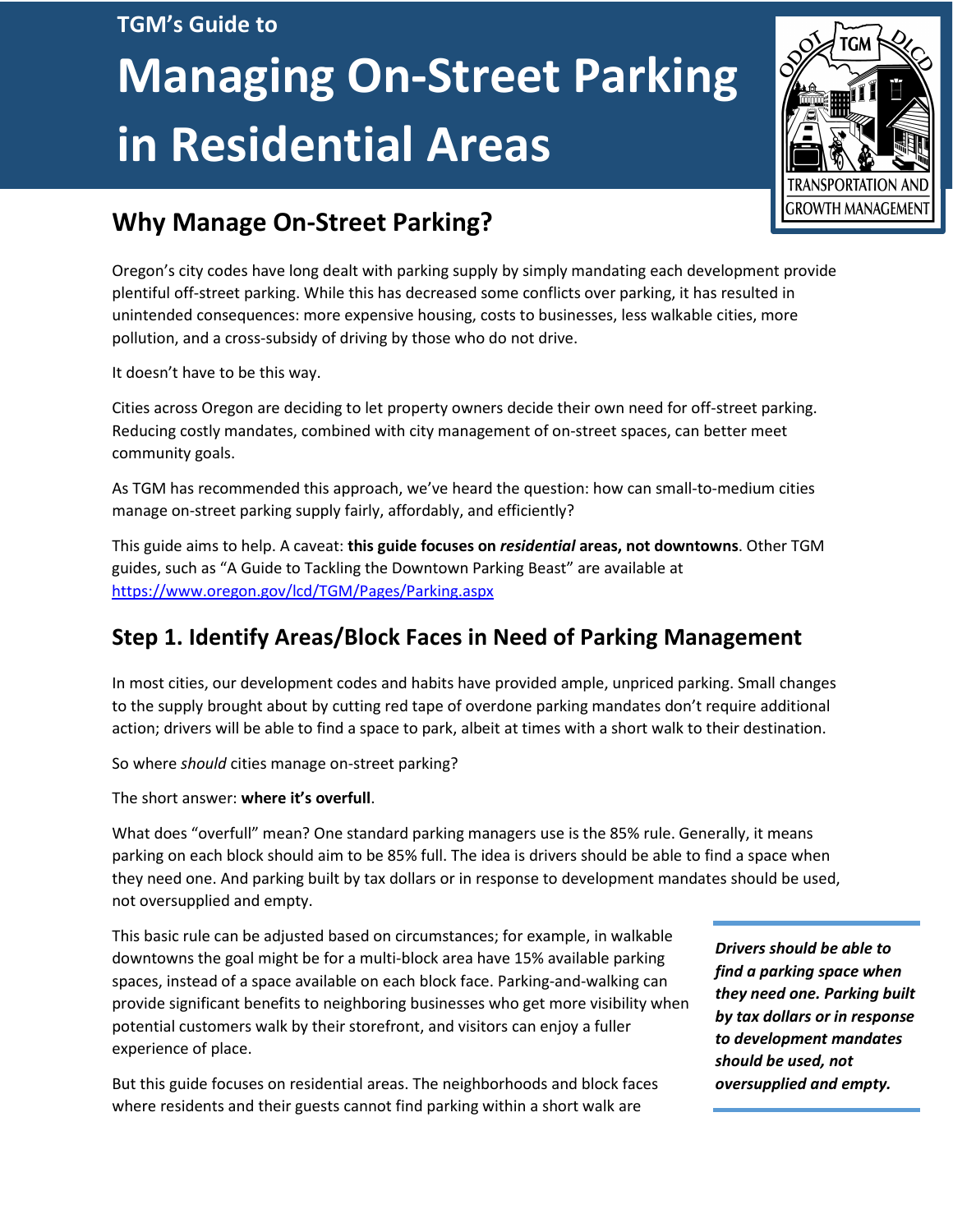usually ripe for parking management. One important note: this isn't the universe of all drivers (which would include commuters and other visitors), rather it's the drivers cities tend to prioritize in residential areas.

TGM has published guides explaining **how to measure parking demand** by counting parking spaces and whether they're being used. See *Parking Made Easy: A Guide to Managing Parking in Y our Community, 2013*. In residential areas, parking peak demand is best done in the middle of a weekday night, when nearly all residents are presumed to be home. Of course, some residential areas next to



downtowns or other commercial and office areas may reach their peaks during dining hours or when commute parking overlaps with residential parking.

*Parking Made Easy* explains how to work with interested parties (often neighboring property owners) to define the scale of measurement, measurement times, and areas to measure. Volunteers can help collect the data. The results of the parking use study can highlight the areas where parking shortages aren't just perceived, but real.

A different option is to **ask residential areas to decide on permits**. These systems allow neighborhoods to petition for a parking district – in this context, meaning a certain number of adjacent block faces governed by a permit system. In theory, this allows neighbors to decide for themselves whether to manage parking in their area or let it be a free-for-all.

Some cities have a double-majority requirement to request parking management: a majority of property owners in the area must petition in favor of the district and/or vote, and a majority of those voting (sometimes a supermajority) must support implementing parking management. TGM does not recommend this approach, as efforts often bog down in people's struggle to prioritize casting a ballot.

## **Step 2. Decide Management: Permits and/or Time Limits**

Once a city has decided to manage an area's on-street parking, the first step is usually to develop a permit system for residents. This is usually combined with either visitor permits or time limits for those without permits. Clearly, areas allowing free visits with time limits are a less restrictive approach than requiring everyone to have a permit.



Visitor permits are usually purchased or given away at city hall, from whomever manages parking. Some cities (such as Fort Collins, CO) allow long-term visitors like out-of-town relatives to report their license plates to parking enforcement, allowing those cars to be parked in the neighborhood. Eugene allows residents to apply for up to 30 single-day guest permits per month; Bend offers free oneday visitor passes or a \$25 14-day visitor pass.

Some cities (Chicago and Washington, DC) have approved new apartment buildings without off-street parking but made residents in those buildings ineligible for on-street permits. Other cities (like Boulder, CO) sell a few permits to non-residents on blocks with a regular vacancy rate of greater than 25%. Those permits cost \$100/quarter and are valid for only a specific block. Resident permits are \$17/year. To encourage adoption of such policies, cities could dedicate the revenue from non-residents to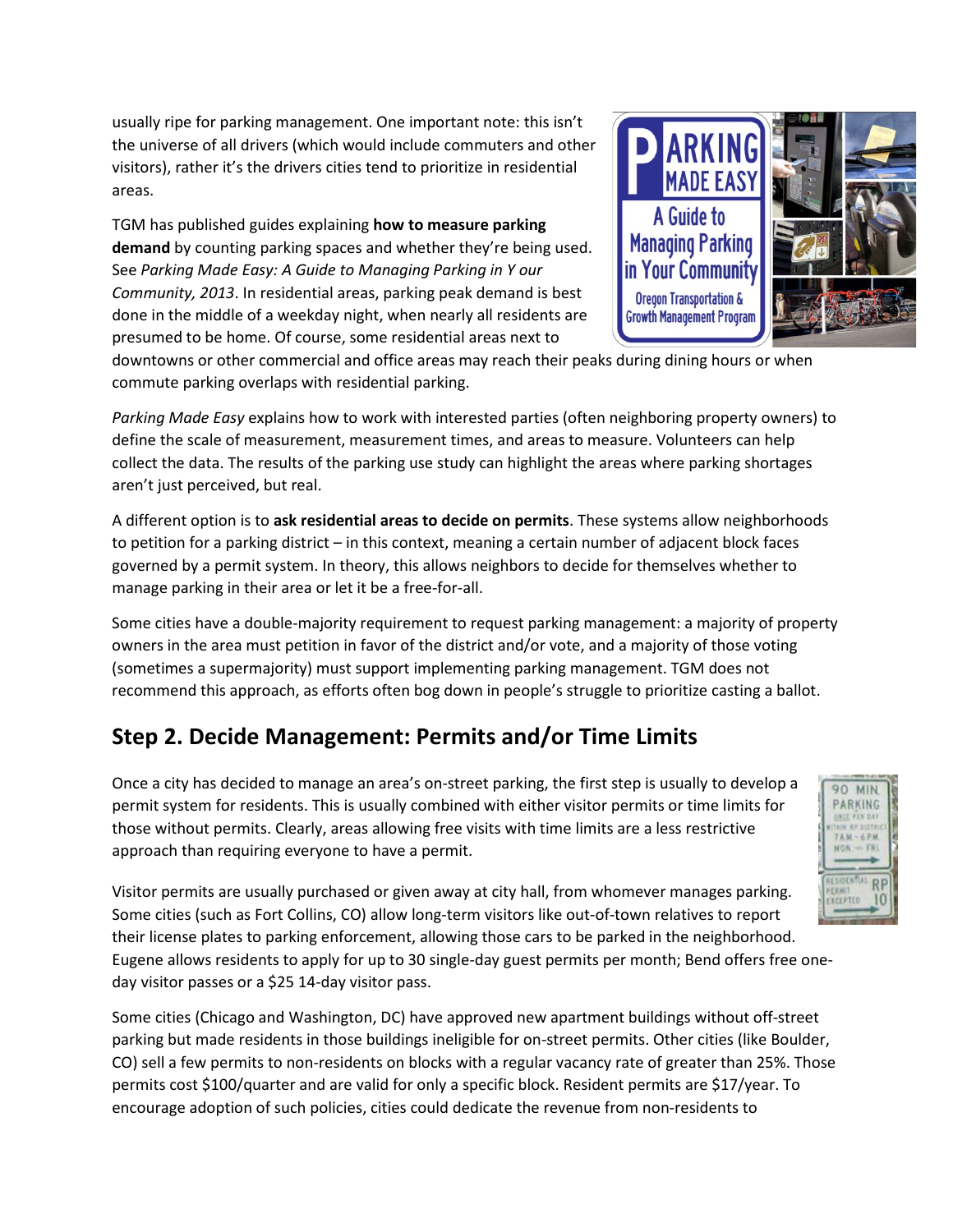improvements in the area. A Salem neighborhood has proposed non-resident permits as well (though not implemented them).

Cities usually designate parking zones of a couple dozen blocks and issue permits through car stickers. For example, Corvallis has three zones, each between 12 and 18 blocks. Cities can set different prices given the areas. Eugene's zones vary in price from free to \$150/quarter. In some zones, cities differentiate between homeowners and renters; TGM does not recommend this inequitable approach. Corvallis' rates are all \$25/year.

One option is to have additional cars from each household pay more (example, the first permit for a household is \$75/year, each additional permit \$100/year); this encourages reflection on how many cars a household needs to own.

### **Step 3. Choose a Permit Price**

There are few better deals (for car owners) than the price of on-street parking. While private parking lots sometimes provide more security, they are much less conveniently located. On-street parking in Oregon – when priced at all – costs pennies a day, while priced private parking lots cost dollars per day. For example, a private parking spot in La Grande costs \$720/year, whereas on-street residential permits are free.

This is an artifact of expectation; people presume on-street parking will be free or very low cost. Actual costs to the city of building and maintaining a parking place

are rarely calculated, but are much higher than permit costs. (The Victoria Transportation Policy Institute found each on-street parking space costs cities \$535/year in 2020 dollars for building and maintenance costs).

In setting permit costs, your city must decide priorities. Are you prioritizing making parking easy and cheap? Trying to incentivize some behavior change? Working to decrease the subsidies of car ownership?

Are you planning on creating a parking benefit district – wherein some of the revenues from permits and citations is dedicated to neighborhood improvements?

Generally, cities set residential permit prices from free to \$75 per year; the City of Portland has a zone where permits cost \$75 plus a \$120 surcharge to provide those who opt out of permits subsidized transit and bike share (with a surcharge exemption for low income individuals).

*There are few better deals (for car owners) than an onstreet parking permit. Cities usually charge a very small fraction of comparable private car storage.*

> 51% of the profits from this pay station will go toward funding sidewalks with trees and lights in the West Campus area.

**Basy ParkUSA**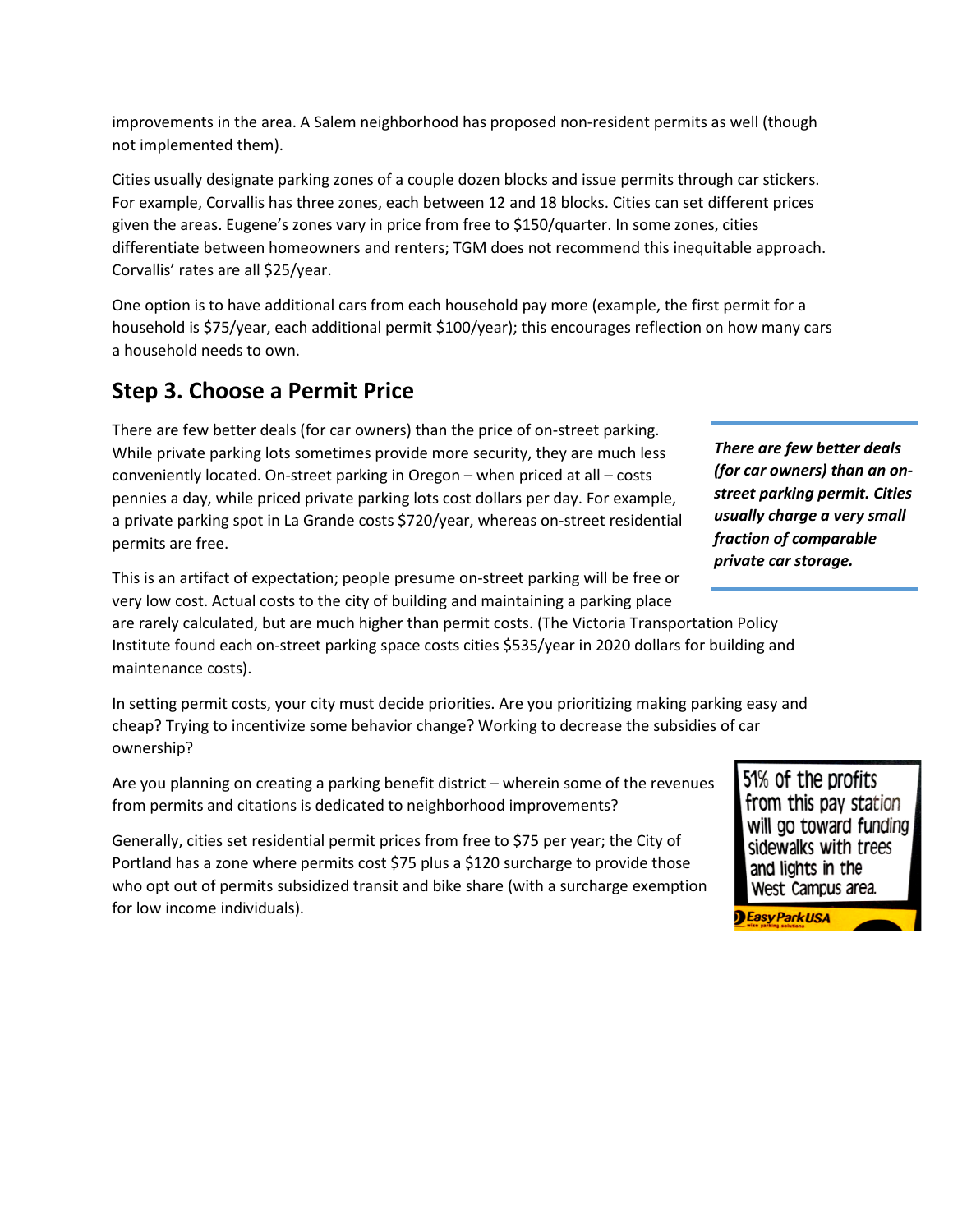## **Step 4. Select an Enforcement Approach**

A common concern about implementing parking reform – time-limits, meters, and/or permits – is how to enforce the permits. Some small cities generally don't enforce signed downtown parking limits; relying on both inexperienced, uninformed visitors and people acting as good neighbors following the rules.

But most cities do some level of enforcement for residential parking zones. Options include complaint-based enforcement (similar to other code enforcement efforts), using a code compliance officer, dedicating a parking enforcement specialist, using

police department officers, or contracting enforcement services from private vendors. Smaller cities usually have less than one full-time person working on parking enforcement. One way to limit time needed for enforcement is to use automated license plate readers, as Eugene and Bend do. The automated readers read license plates as the enforcement vehicle drives past and compare them with a database, providing enforcement data.

Often cities use a warning-first approach to nudge people into good behavior; wherein the first or first two violations are warnings or much lower cost. Cities also often have progressive parking fines – wherein the first ticket each year is a certain amount, and subsequent tickets are higher. Usually about 5% of drivers are responsible for about a quarter of violations; these serial offenders can be asked to pay more, to encourage compliance. (Donald Shoup, *Parking and the City*, p. 286)

With revenue from both permits and tickets, enforcement can be self-supporting.

#### **Step 5. Review Results; Adjust to Meet Demand**

Unlike other infrastructure, parking management is relatively easy and cheap to adjust to meet the market – parking limits and zones can be adjusted block-by-block, or even parking space by parking space. Signs and paint are affordable to install, adjust, or remove. With modern parking meters, even parking pricing can be easily adjusted remotely to balance supply and demand.

TGM recommends periodic reviews of parking districts to ensure parking supply and demand are balanced. Parking zones and prices should be adjusted as needed. Large cities such as San Francisco and Seattle that charge by the hour often find about half of the adjustments are price decreases, allaying fears that periodic rate review means perpetually increasing parking prices.

*Parking management is relatively easy and cheap to adjust to meet the market – parking limits and zones can be adjusted block-by-block, or even parking space by parking space.*

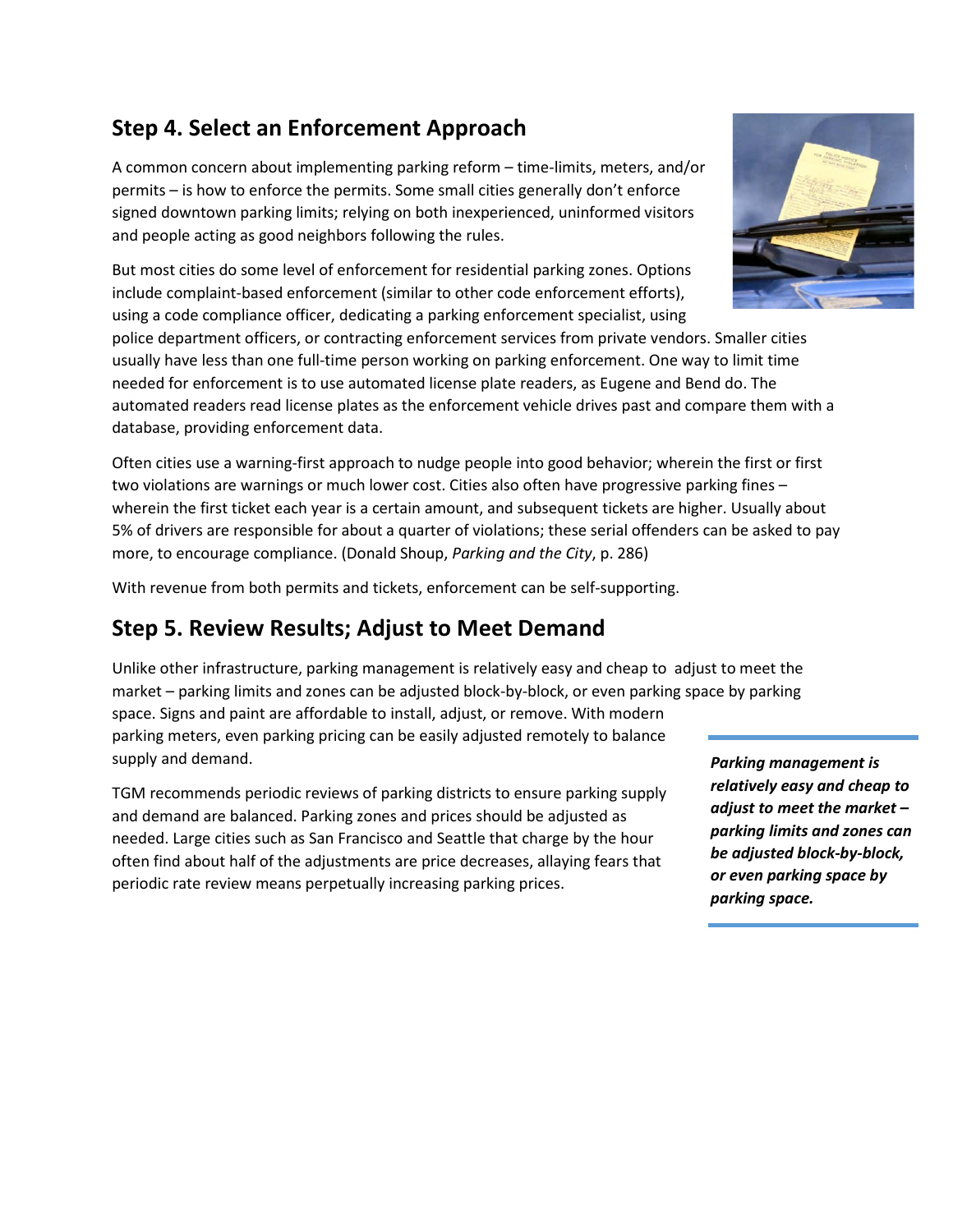# **Concerns about Narrow Streets**

As cities have worked on updating parking codes, a common concern is about how on-street parking intersects with narrow streets.

TGM published a guide to narrow streets, which was a consensus document with various stakeholders, including the Office of the State Fire Marshal.

That document found 28-foot wide streets were sufficient to meet fire needs, even with parking on both sides, and 24-foot wide streets were sufficient with parking on one side. It is available here:

[https://www.oregon.gov/lcd/Publications/NeighborhoodStreetDesign\\_2000.pdf](https://www.oregon.gov/lcd/Publications/NeighborhoodStreetDesign_2000.pdf)

# **Implementing Change**

Changing parking rules is no easy feat. To help, TGM published "A Strategic Guide to Implementing Parking Reform," here: <https://www.oregon.gov/lcd/TGM/Pages/Parking.aspx>

For implementing residential parking management, we recommend looking particularly at the language and messengers sections, and using incremental experimentation – if your city has no parking districts, forming one small parking district on a trial basis.

Another common way to get more interest in permit programs is to set them up as parking benefit districts – wherein at least half of the revenues from permits and tickets go back into the neighborhood. Bend's program does this. Northwest Portland's program helps fund transit pass and bikeshare subsidies to those who have had permits in the past but forgo them. Learn more about the "transportation wallet" at: <https://www.portlandoregon.gov/transportation/article/757304>



#### A Strategic Guide to Implementing **Parking Reform**



his hides the large costs of parking, b<br>riving up the demand for parking and low to break the cycle? Here are some i<br>forming the costly, counter-productive

#### rstanding the Fears

tive isn't easy to break down. The

#### 1. Provide Data - and Images



In Vancouver, BC's West End, the City rebalanced prices for on-street parking permits to market rate (\$285/year) but grandfathered in low-income residents and pre-2017 residents who were paying old, subsidized prices (\$60/year), allowing for a more palatable transition to fairer pricing.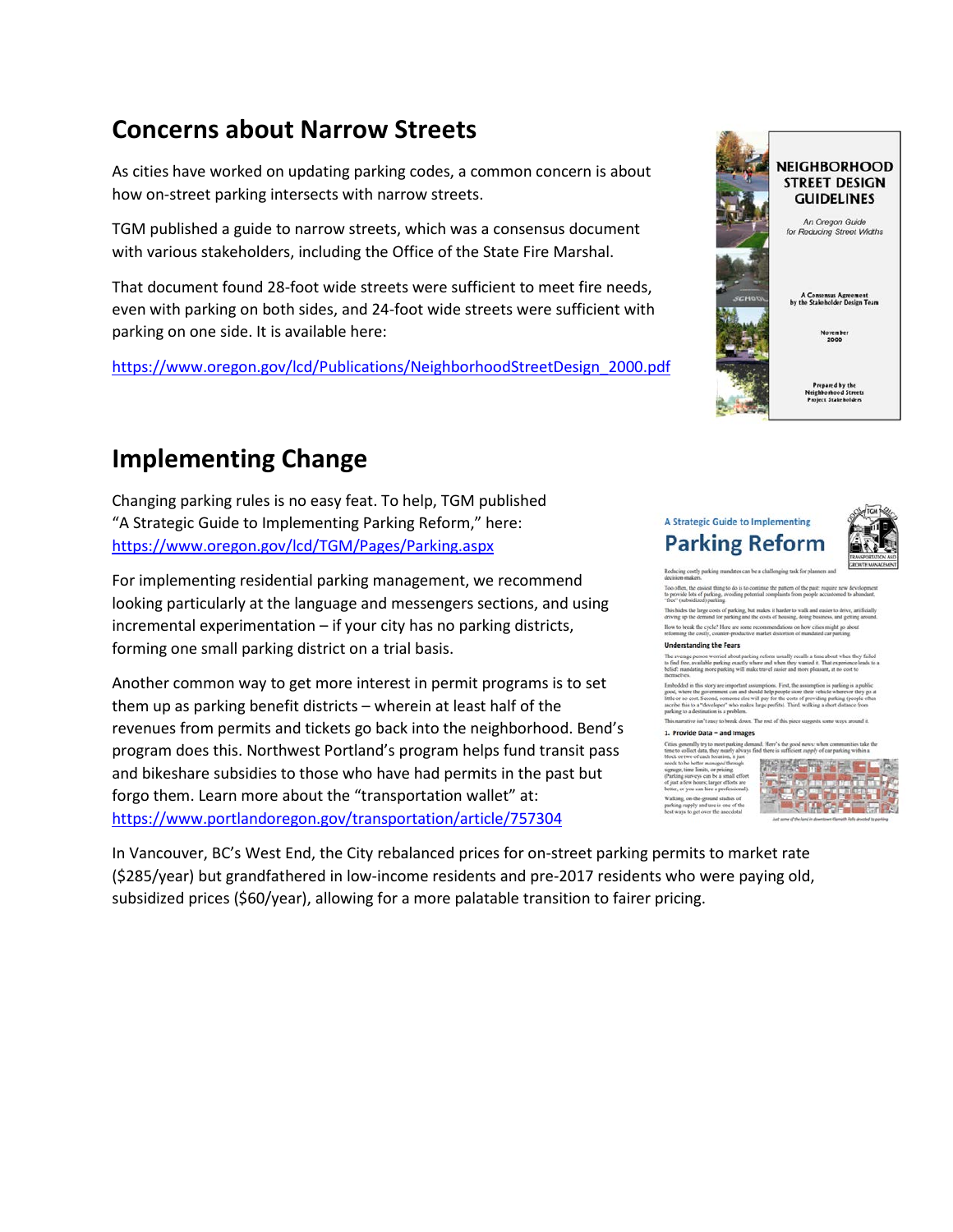# **Oregon Cities Managing Residential Parking**

**Beaverton** provides residential parking permits free of charge to people who live downtown.

**Bend** is implementing a residential permit program in its Old Town Neighborhood. The program is structured as a parking benefit district, with 60% of net revenues going back into improvements in the neighborhood. The City contracts with a private company for enforcement. Permits will be \$30; citations are \$50.

**Corvallis** manages three residential districts near Oregon State University. Each district is a several blocks in size. Residents pay a \$25 permit fee to park all day in the 2-hour zones; citations are \$50 for violations. On-campus parking is separately managed; permits cost from \$108 to \$522/year or \$5/day. Residents can petition for new parking districts, by collecting signatures from 50% of adjacent property owners or tenants. New districts must be at least 10 blocks. Parking is enforced by a three-person team in the Police Department. In 2014, an effort to extend its residential parking zones ran up against a citizen referendum, and the effort was defeated 39-61%.

**Eugene** is a helpful model for how to successfully manage residential parking. It has nine residential zones, and has worked to adjust rates and areas to help supply meet demand. The most compelling part of its system is quarterly permits near the university costing \$99-\$150. This provides a regular way for car owners to save money by adjusting to their parking habits. Each quarter students can decide whether to bring a car to campus. Other residential zone permits tend to cost \$40/year; in one zone the first two are free and additional permits are \$40. In two of the zones near the university, homeowners and long-term renters (4+years) can get \$40 permits, while others must pay the \$99/quarter rate. TGM does not recommend that inequitable approach.



The first citation for improperly parked cars is generally \$25; subsequent citations are \$50. Learn more at their web site:<https://www.eugene-or.gov/781/Residential-Permits>

**Klamath Falls**. Klamath Falls has a small residential parking program for residents living in its downtown area. Permits are \$15/month or \$120/year.

**La Grande** has managed on-street parking with permits for over 25 years, addressing areas with some parking constraints – near Eastern Oregon University, middle schools and the high school, and downtown.

Near the university, the City signs blocks as residential parking requiring a permit, encouraging students to park on campus. In that zone, each household gets two permits free of cost, which they can use for themselves or visitors. Eastern Oregon University has an annual \$84 parking pass (or \$33/term), which allows drivers to park in various parking lots.

For a few block faces next to the university, there's a two-hour parking zone, some spaces of which can be parked in all day with a permit. The same permit allows drivers to park all day on certain downtown